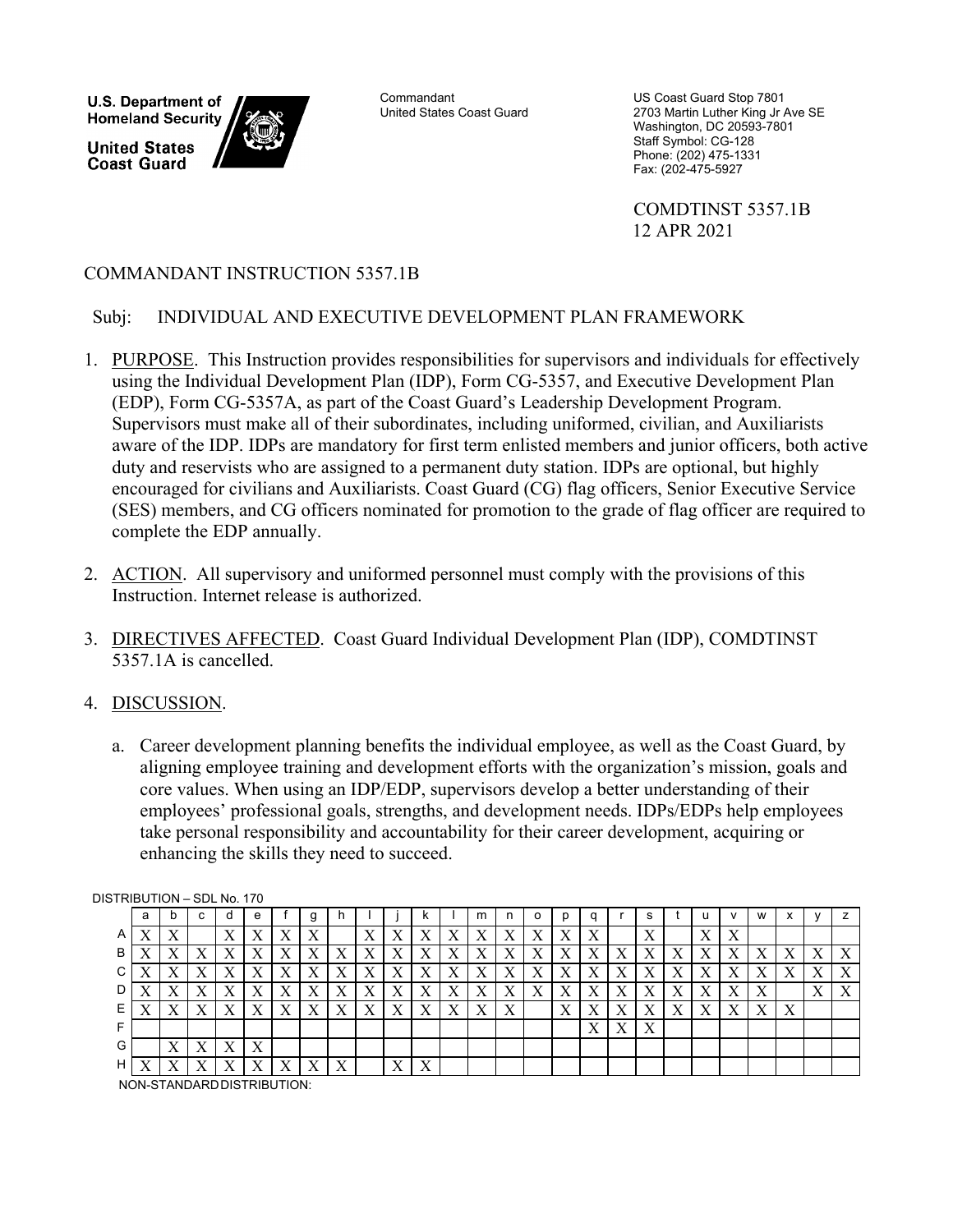### COMDTINST 5357.1B

- b. Employees demonstrate individual responsibility for their career development by working with their supervisors to acquire or enhance the necessary and optional knowledge, skills, and abilities they need to grow as a leader.
- c. CG flag officers and SES members are held to the highest standards of agility, responsibility and collaboration. Given these demands, it is vital that they continuously develop and increase their capabilities to keep pace with the complexities they face. By using the EDP, CG executives enhance their leadership growth and Executive Core Qualifications by meeting the standards expected of them.
- 5. DISCLAIMER. This guidance is not a substitute for applicable legal requirements, nor is it itself a rule. It is intended to provide operational guidance to personnel and does not impose legally-binding requirements on any party outside the Coast Guard.
- 6. MAJOR CHANGES. The EDP was added and the IDP is in a shorter format with optional sections for use by all non-executive CG personnel.

#### 7. ENVIRONMENTAL ASPECT AND IMPACT CONSIDERATIONS.

- a. The development of this Instruction and the general policies contained within it have been thoroughly reviewed by the originating office in conjunction with the Office of Environmental Management, Commandant (CG-47). This Instruction is categorically excluded under current Department of Homeland Security (DHS) categorical exclusion DHS (CATEX) A3 from further environmental analysis in accordance with the U.S. Coast Guard Environmental Planning Policy, COMDTINST 5090.1 and the Environmental Planning (EP) Implementing Procedures (IP).
- b. This Instruction will not have any of the following: significant cumulative impacts on the human environment; substantial controversy or substantial change to existing environmental conditions; or inconsistencies with any Federal, State, or local laws or administrative determinations relating to the environment. All future specific actions resulting from the general policy in this Instruction must be individually evaluated for compliance with the National Environmental Policy Act (NEPA) and Environmental Effects Abroad of Major Federal Actions, Executive Order 12114, Department of Homeland Security (DHS) NEPA policy, Coast Guard Environmental Planning policy, and compliance with all other applicable environmental mandates.
- 8. DISTRIBUTION. No paper distribution will be made of this Instruction. An electronic version will be located on the following Commandant (CG-612) web site: [https://dcms.uscg.afpims.mil/Our-](https://dcms.uscg.afpims.mil/Our-Organization/Assistant-Commandant-for-C4IT-CG-6/The-Office-of-Information-Management-CG-61/)[Organization/Assistant-Commandant-for-C4IT-CG-6/The-Office-of-Information-Management-CG-](https://dcms.uscg.afpims.mil/Our-Organization/Assistant-Commandant-for-C4IT-CG-6/The-Office-of-Information-Management-CG-61/)[61/,](https://dcms.uscg.afpims.mil/Our-Organization/Assistant-Commandant-for-C4IT-CG-6/The-Office-of-Information-Management-CG-61/) and CG Portal: [https://cg.portal.uscg.mil/library/directives/SitePages/Home.aspx.](https://cg.portal.uscg.mil/library/directives/SitePages/Home.aspx)

#### 9. PROCEDURE.

- a. The IDP can be used by any component of the workforce.
- b. The following steps are required by any supervisor that oversees individuals who are mandated to complete either an IDP or EDP: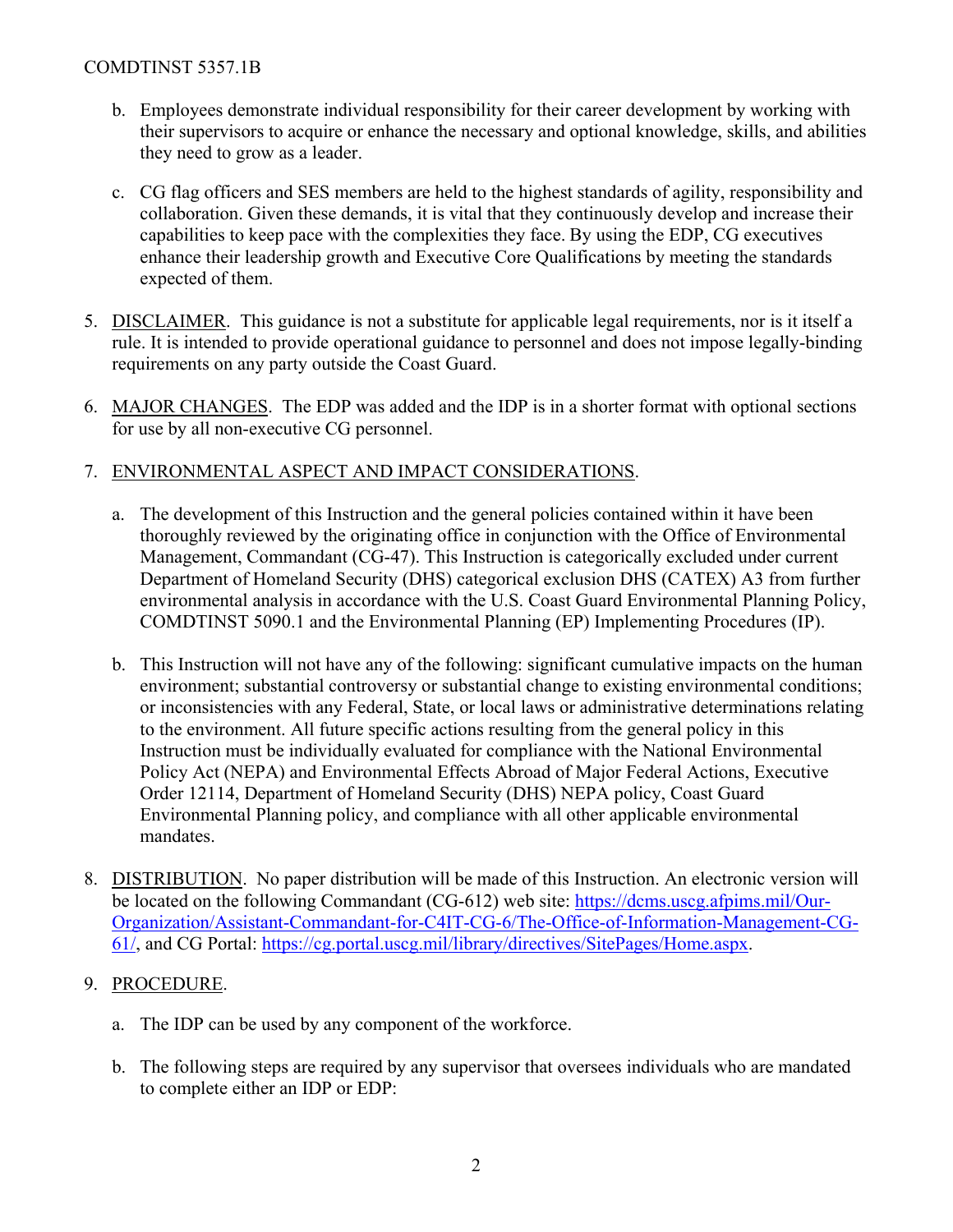- (1) Initiate the IDP/EDP as part of the individual's check-in at the permanent unit. As the individual progresses through the unit check-in and indoctrination interviews, the IDP/EDP must be introduced and discussed by the supervisor during the first in-person (if applicable) meeting within the local unit's check-in deadline, but no later than 30 days after reporting date.
- (2) Set up a follow-up meeting with individual. The objectives of the follow-up meeting are for the supervisor to provide feedback to the individual, and for the supervisor and individual to obtain mutual commitment and align expectations. Before the meeting the supervisor will:
	- (a) Determine if there are position related knowledge, skills, and abilities that need to be enhanced to improve performance in the individual's present position.
	- (b) Review potential advancement paths or promotional opportunities.
	- (c) Be aware of training resources available.
	- (d) Prepare to discuss individual's goals, interests, and career aspirations.
- (3) After the supervisor meets with the individual, both will sign the IDP/EDP worksheet indicating use and support. The individual must retain the original IDP/EDP for Command check-in, which is a required signature on the IDP/EDP.
- (4) The completed and signed original IDP/EDP must be kept by the supervisor and documented appropriately at the unit level. The individual is encouraged to maintain a copy of the IDP/EDP for their records.
- 10. RECORDS MANAGEMENT CONSIDERATIONS. This Instruction has been thoroughly reviewed during the directives clearance process, and it has been determined there are no further records scheduling requirements, in accordance with Federal Records Act, 44 U.S.C. 3101 et seq., NARA requirements, and the Information and Life Cycle Management Manual, COMDTINST M5212.12 (series). This policy does not have any significant or substantial change to existing records management requirements.

#### 11. DEFINITIONS.

- a. Individual Development Plan (IDP): The IDP is a tool to facilitate a conversation that the supervisor, and mentor if desired, uses to discuss professional and personal goals.
	- (1) An IDP requires coordination between the individual and supervisor. This involves feedback, clarification, and discussion about developmental needs, goals, and plans.
	- (2) An IDP is NOT a performance evaluation method, a contract for training, or a means for clarifying or revising a position description. The IDP is not intended to be solely filled out by the individual nor handed to the individual to return at a later date.
	- (3) If an individual is working with a mentor, they can choose to use the IDP in an unofficial capacity for establishing professional and personal goals.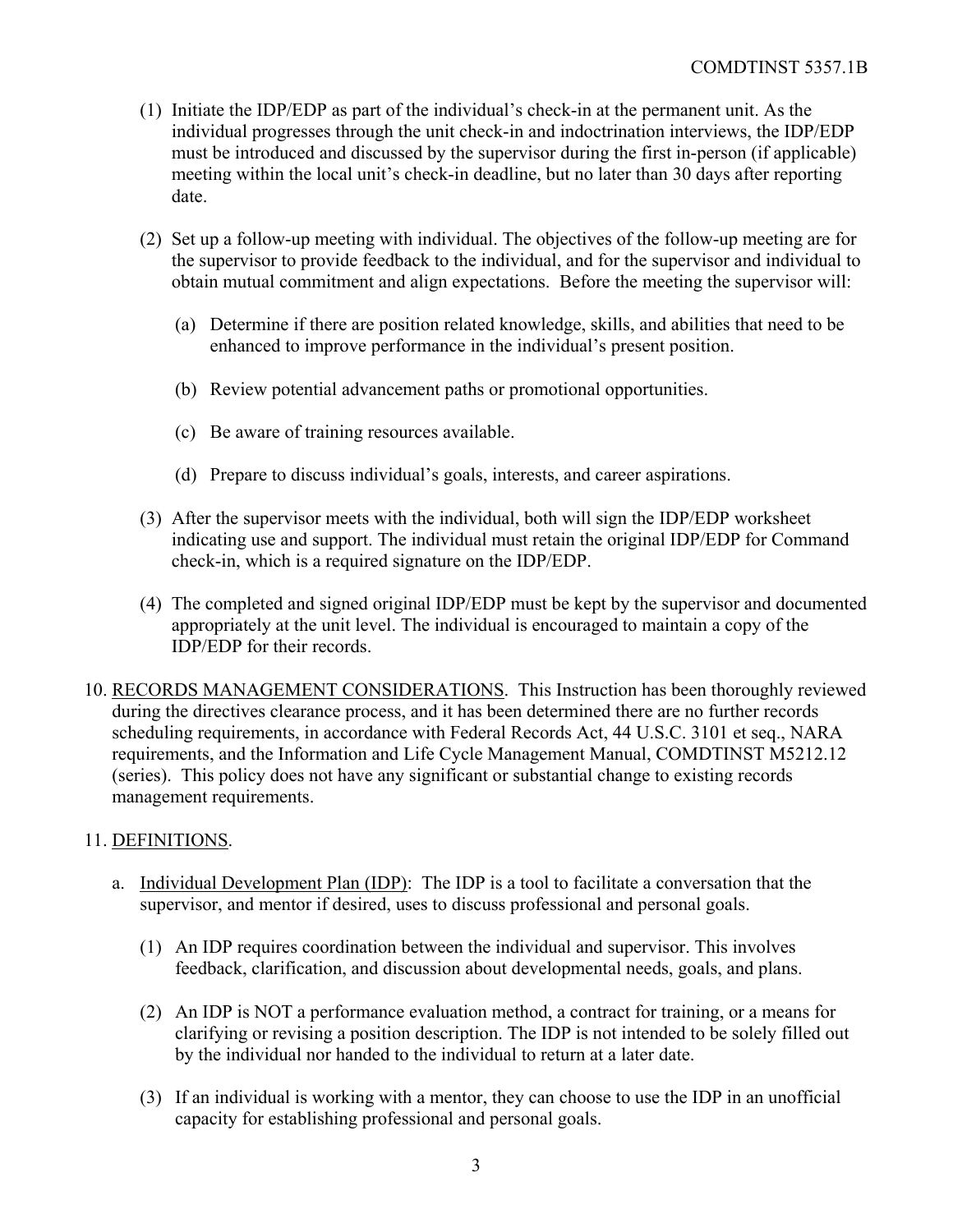#### COMDTINST 5357.1B

- b. Executive Development Plan (EDP): The EDP is a key tool for assisting executives in their initial and continuing development. EDPs outline a senior executive's short-term and long-term developmental activities which will enhance the executive's performance.
- 12. ROLES AND RESPONSIBILITIES. The command, supervisor, mentor, and individual all have important roles with the IDP.
	- a. Commanding Officer. Responsibilities are as follows:
		- (1) Establish a standardized IDP/EDP process within their unit check-in process.
		- (2) Enforce the mandatory requirement for all applicable personnel and inform all civilians and Auxiliarists that they can use the IDP/EDP and are encouraged to do so.
		- (3) Plan for future development requirements and include in resource planning.
		- (4) Designate an IDP/EDP champion at unit that may provide guidance, mentorship, and training.
		- (5) At least every 30 days, CO must review and sign any pending IDP/EDP ready for signature.
		- (6) Ensure that the training officer, or Commanding Officer's designated representative, documents the completed IDP/EDP for data entry at the unit level.
	- b. Supervisor. Responsibilities are as follows:
		- (1) Become familiar with the IDP/EDP form and its purpose to effectively guide individuals. Implement IDP/EDP for all applicable members. Ensure that all other direct reports are aware of the IDP/EDP and encourage its use. Provide the support and resources required to follow through with the actions agreed to in the IDP/EDP.
		- (2) Assess the unit's mission, short and long term requirements, staffing, and technology and then assess the individual's potential to meet those needs.
		- (3) Act as a coach and mentor to help individuals reflect on their potential, set goals, and explore career options. Review and discuss the person's strengths and areas for improvement in the current assignment; identify and prioritize specific activities to address any gaps in competencies. Once the IDP/EDP is finalized, be available with timely feedback and pinpoint areas where the individual could take greater responsibility. Be alert for changes in the mission or equipment and make adjustments as necessary.
		- (4) Identify unit resources available to support the IDP/EDP and include projected formal requirements in the unit's training plan as reasonable. Developmental opportunities can take many forms, so include a mix of training and experiential learning. Besides classroom training, IDPs/EDPs might incorporate shadowing individuals, mentoring, distance learning, self-study, assignment to a project team, cross-training for exposure to new areas, and/or temporary assignments.